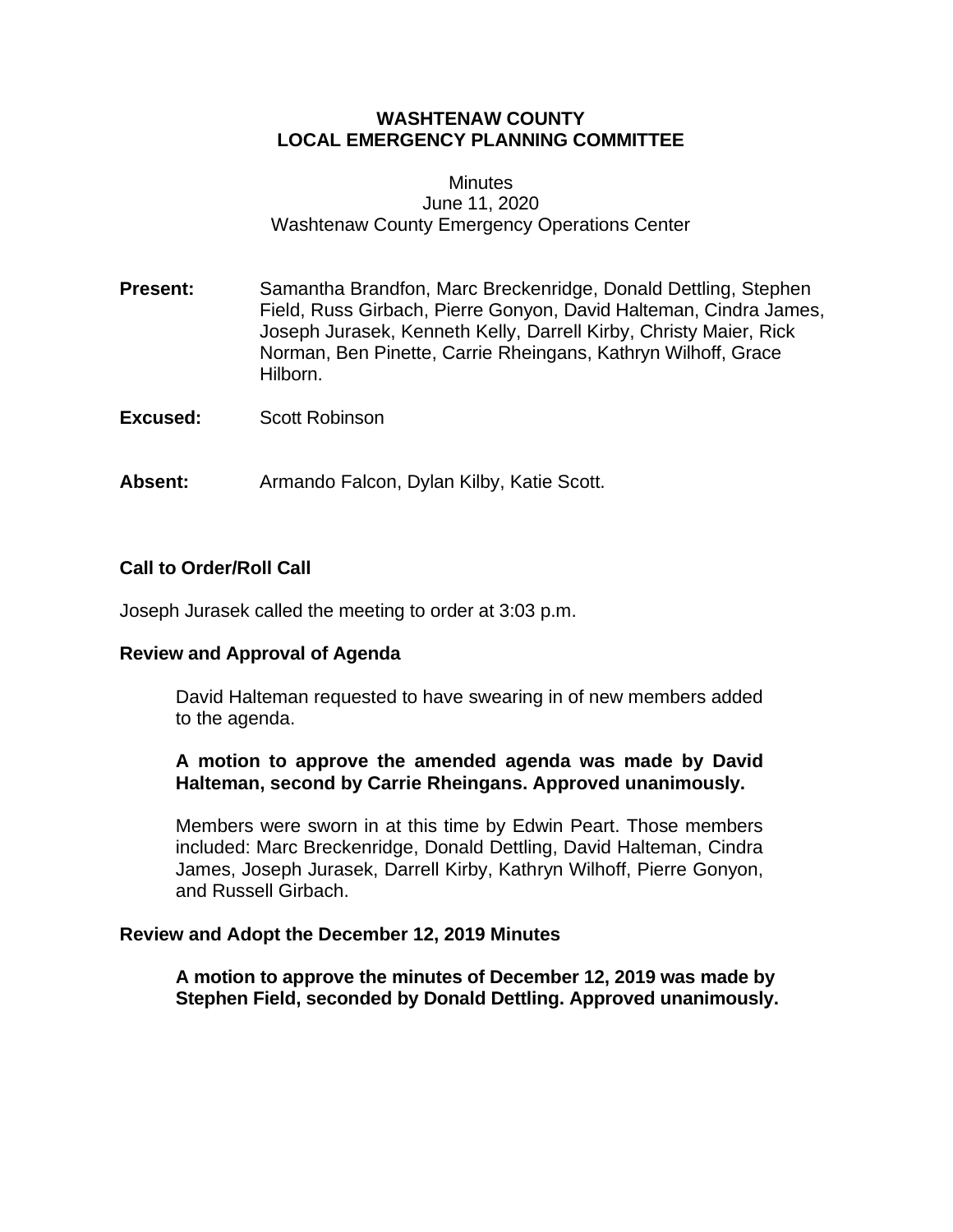LEPC Minutes June 11, 2020 Page Two

**Public Comment –** None

## **Announcements –** None

#### **Old Business**

## **A. Information Coordinator's Report**

Ken Kelly distributed and reviewed his report as follows:

- As of June 10, 47 EHS sites have updated plans
- No new plans have been created since our last meeting.

Ken stated that he has been working with a few facilities on developing emergency response plans. It has proven to be difficult due to plant shutdowns. Caymen Chemicals in Pittsfield Township has quite a few chemicals at their facility and the only EHS is about 1100 pounds of Sulfuric Acid contained in various batteries throughout the facility.

Regarding Tier II reports, Ken stated that Crop Production Services in Saline has changed to Nutrien Ag Solutions. They have a lot of different chemicals on site, most notably around 100,000 pounds of Anhydrous Ammonia. Their plan will need to be tweaked slightly to reflect the new name and ownership.

Furthermore, Ken informed the committee that he received a call from a reporter from Michigan Radio on June 5, 2020 asking questions regarding access to Tier II reports. He wanted to know who could access the reports, how a citizen can get access to reports, what information is redacted, what sort of ID must be presented, if copies of the reports could be made, etc. The reporter stated that Lansing prompted him to contact local LEPCs with these types of specific access questions.

- **B. Emergency Coordinator's report** David Halteman stated that due to the Stay at Home Order there has been a lot less traffic on the roadways. That has resulted in less HazMat responses during this time. A few incidents included:
	- December 11, 2019 Ann Arbor Township Fire Department, Washtenaw County Water Resources, and HVA responded to a report of foam appearing on the surface of Swift Run Creek. After environmental investigations, it was determined that the foam was naturally occurring and posed no threat.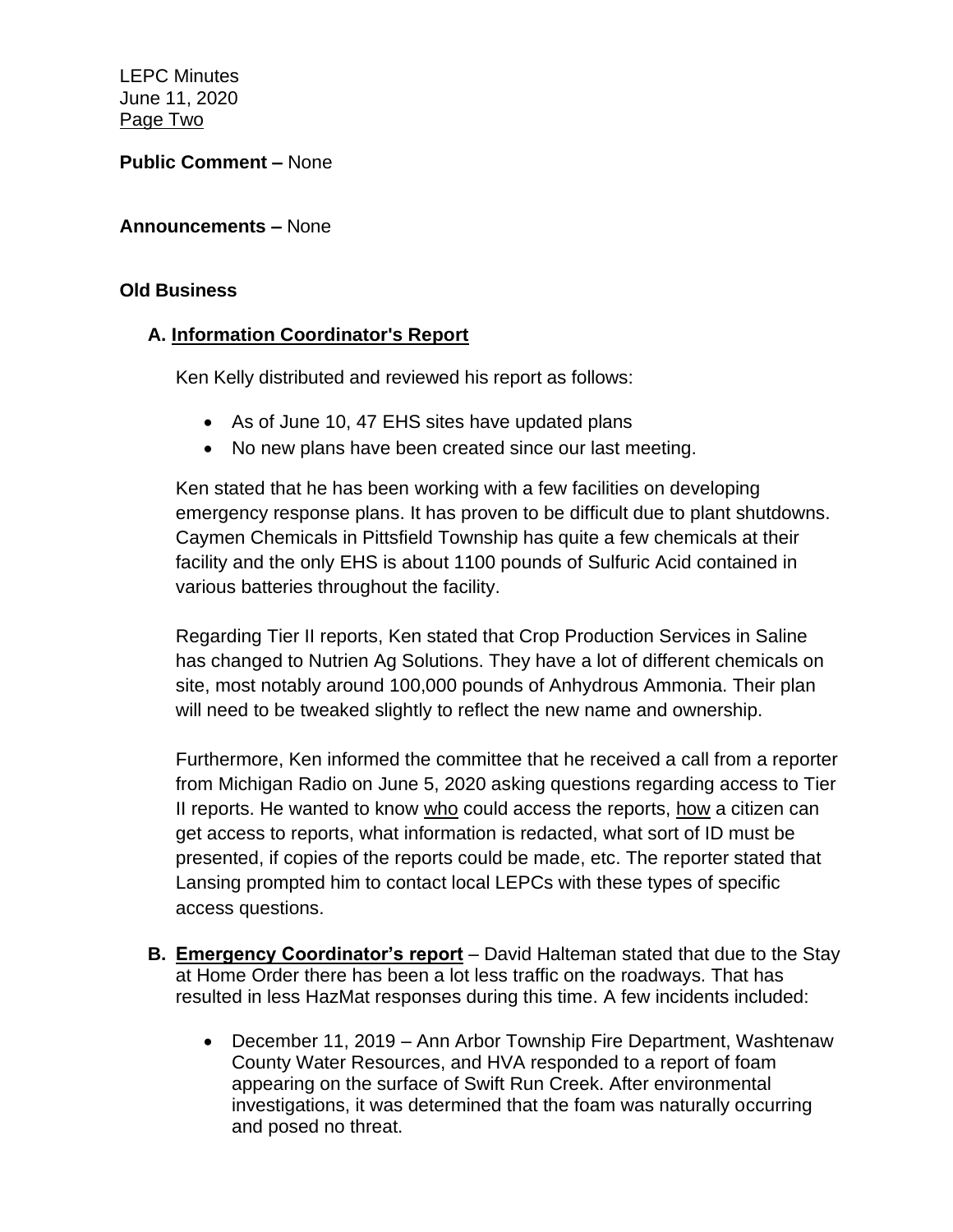- May 12, 2020 A contractor with Consumer's Energy contacted the EOC stating that a contractor was hired at the Chrysler Proving Grounds in Chelsea to remove some trees. The company brought in a 30,000 pound front-end loader to navigate across the area in order to remove the trees. The front-end loader was driven adjacent to the easement of the 36 inch natural gas pipeline. Because the ground was saturated, the front-end loader sank right into the ground and became stuck. Because this had the potential of turning into a HazMat response, David Halteman contacted the HazMat Team, HVA, and Chelsea Fire Department so they were informed and ready to respond if needed. Two cranes were brought in the next day in order to lift the loader out of the mud and remove it from the area. Thankfully, the pipe was never damaged during this incident. It underwent a full inspection and is back in service.
- June 9, 2020 In the area of Michigan Ave. and Holmes Rd. there was about 15-20 gallons of fuel in a ditch. The local fire department responded and consulted with the HazMat Team. Since the HazMat Team does not respond for that small of a quantity of fuel spills, it was mitigated at the scene by the local fire department.
- **C. HazMat Team Director's report** Russ Girbach stated that due to the Stay at Home Order, the HazMat Team hasn't had any callouts during this time. Other than being consulted regarding the incidents that David Halteman spoke about, things have been relatively quiet since the last meeting.
- **D. EB M14/Barton Dr. Actions** Joseph Jurasek stated that Scott Robinson sent a letter to MDOT showing the hazardous statistics, both physically and environmentally, of this location and inquiring what MDOT planned to do to resolve this problem. MDOT responded to Scott's letter on January 11, 2020, stating they would be installing a detection warning system on EB M14 sometime this year. MDOT also discussed several options for their funding template in 2023, which included extending the EB on ramp from Barton, changing the lane assignments for EB roadway at tri-level interchange, and/or investigation options for merge/weave lanes for EB and WB lanes between Whitmore Lake and Barton Drive.

Scott has drafted a letter he wants to send to the Board of Commissioners, which includes a few more statistics involving accidents/incidents that have occurred at EB M14/Barton since 2019. Members were asked to review the draft and share any comments or concerns with the group.

#### **New Business** - None